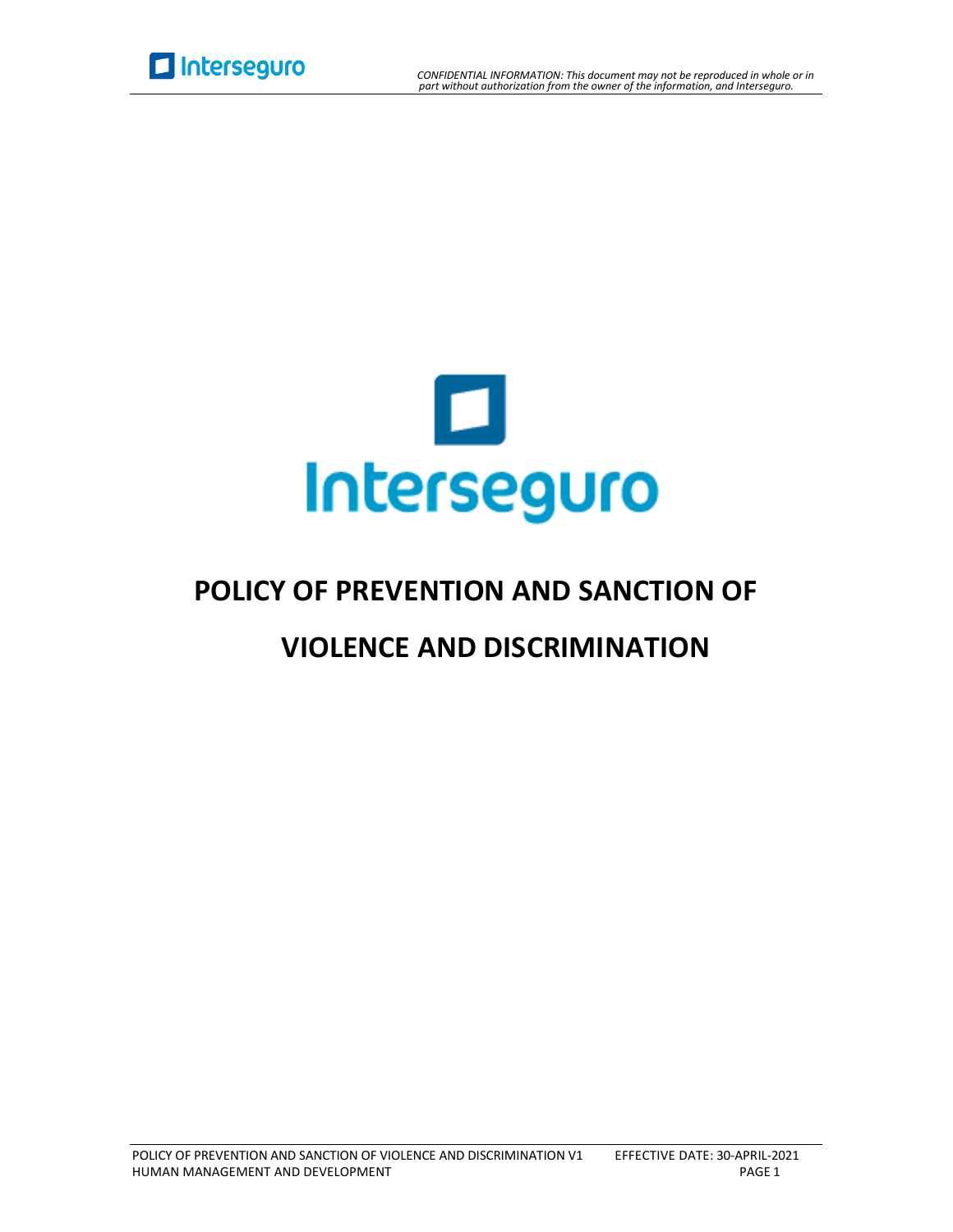

#### **TABLE OF CONTENTS**

| $\mathcal{P}$             |  |  |  |  |
|---------------------------|--|--|--|--|
| 3.                        |  |  |  |  |
| $\mathbf{4}$ .            |  |  |  |  |
| $\overline{\mathsf{5}}$ . |  |  |  |  |
| 6.                        |  |  |  |  |
| 7 <sup>1</sup>            |  |  |  |  |
| 8 <sub>1</sub>            |  |  |  |  |
|                           |  |  |  |  |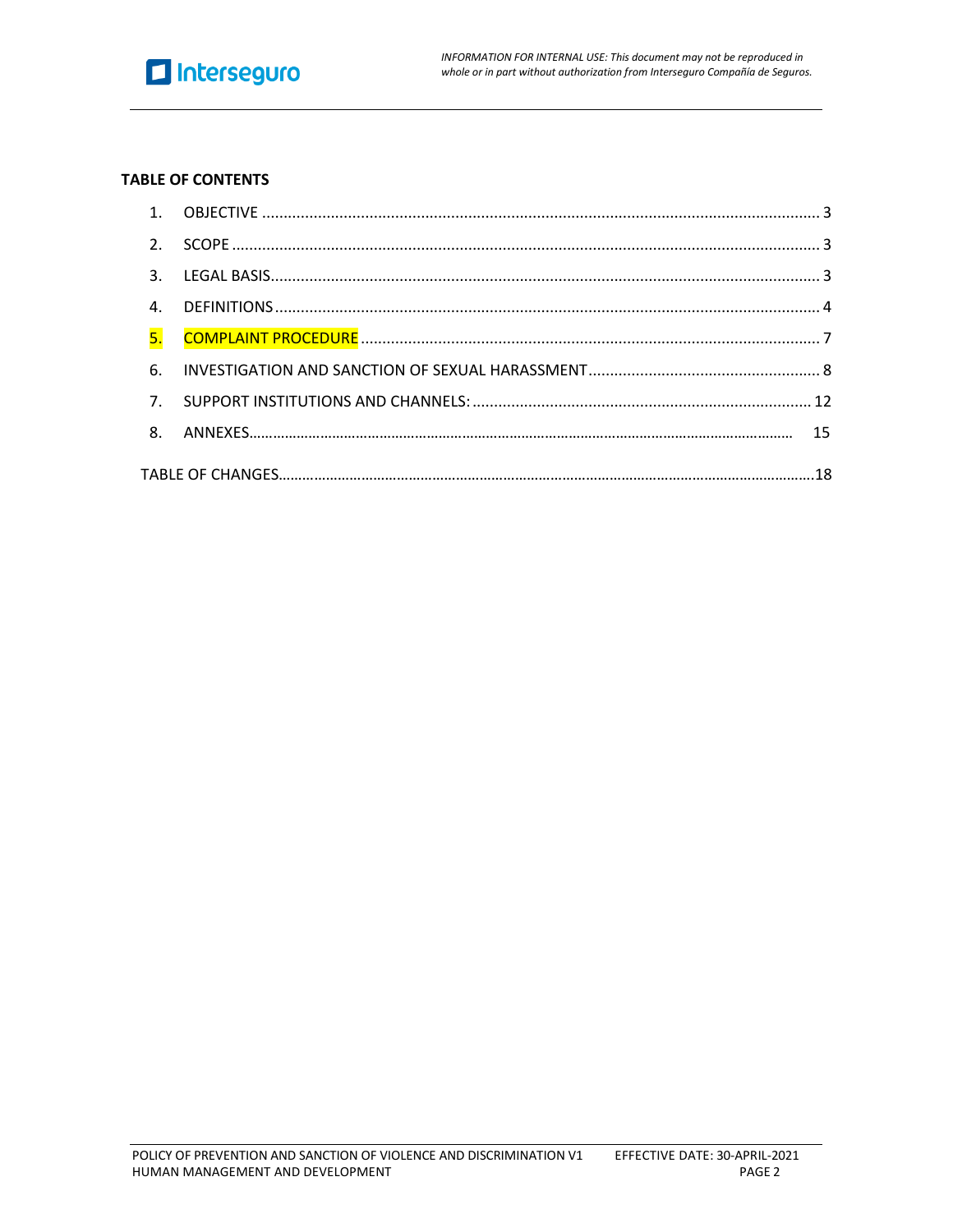#### <span id="page-2-0"></span>**1. OBJECTIVE**

This document seeks to adopt measures to prevent and sanction violence in all its forms: harassment, bullying and discrimination in all its forms for all Interseguro employees.

#### <span id="page-2-1"></span>**2. SCOPE**

This policy applies to all individuals who have an employment relationship with Interseguro, as well as to any natural individual or legal entity that interacts, provides or receives services inside and outside our facilities.

#### <span id="page-2-2"></span>**3. LEGAL BASIS**

- Act No. 27942, Act on Prevention and Sanction of Sexual Harassment.
- ●Act No. 29430, Act that amends Act No. 2794, Act on Prevention and Sanction of Sexual Harassment.
- ●Legislative Decree that incorporates the Crime of Harassment, Sexual Harassment, Sexual Blackmail and Dissemination of Images, Audiovisual Materials or Audios with sexual content into the criminal code, and Amends the procedure for the Sanction of Sexual Harassment, Legislative Decree No. 1410.
- ●Regulations of Act No. 27942, Act on Prevention and Sanction of Harassment, Supreme Decree No. 010- 2003-MIMDES.
- ●Ministerial Resolution No. 222-2019-TR Guidelines of the orientation and accompaniment service for cases of sexual harassment at the workplace.
- ●Ministerial Resolution No. 223-2019-TR Practical Guide for the Prevention and Sanction of Sexual Harassment at the workplace in private and public sectors.
- ●Political Constitution of Peru.
- ●Interseguro Internal Labor Regulations.
- ●Interseguro Code of Ethics.
- ●Act No. 30364, Act to Prevent, Sanction and Eradicate Violence against Women and Family Members.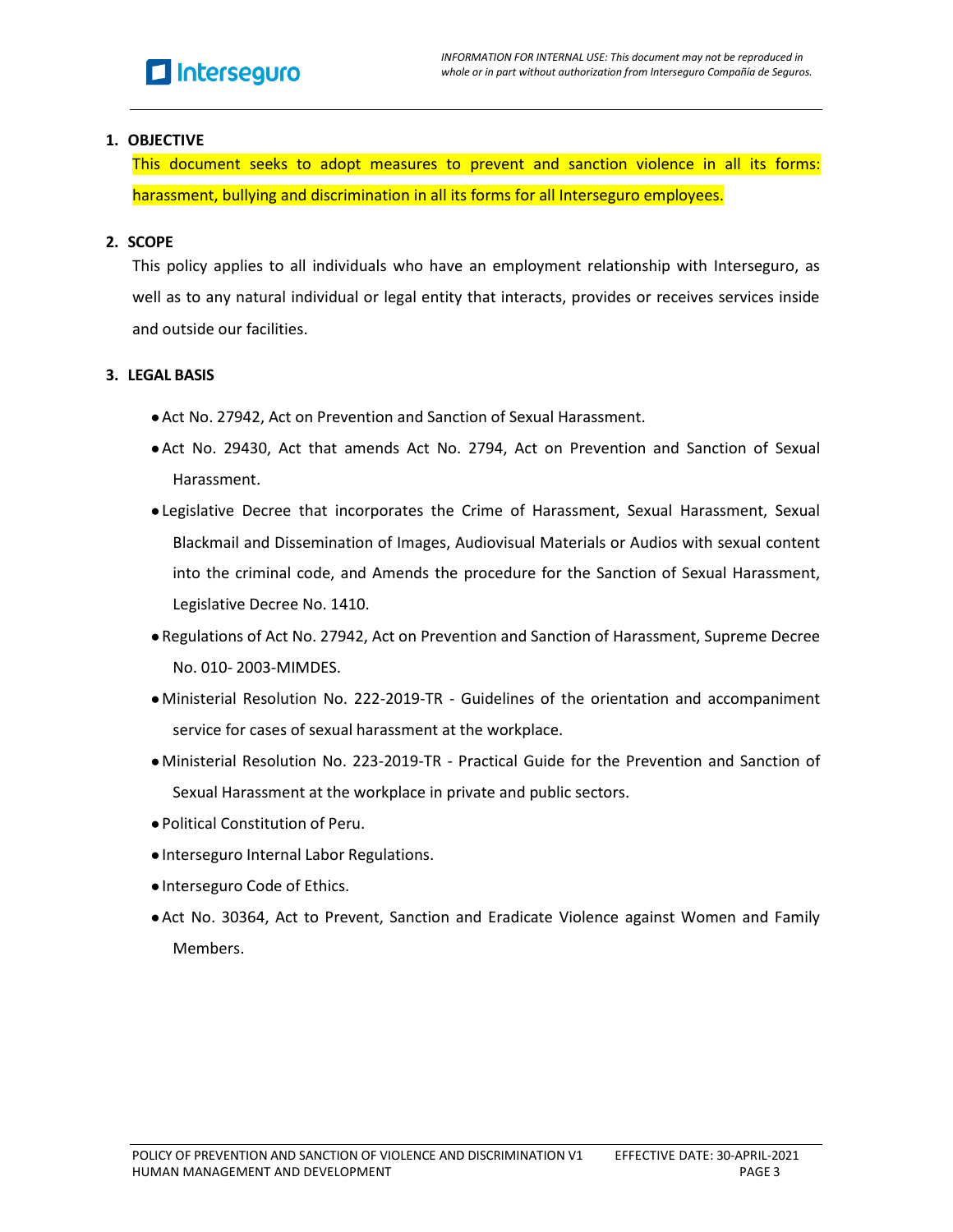#### <span id="page-3-0"></span>**4. DEFINITIONS**

**4.1 Discrimination:** Any action of distinction, exclusion, restriction or preference carried out by a individual or by third parties that incite or promote the annulment or impairment of recognition, enjoyment or exercise of any right of an individual or group of individuals based on and/or argued on the basis of any of the areas mentioned in point 5 of Interseguro's Diversity and Inclusion Policy.

**4.2Harassment:** Form of violence that occurs through continuous or usual behavior of intimidation, pursuit, stalking, bullying or forced attempts to establish contact or closeness with a individual without consent, as well as exercising some type of mistreatment through any verbal, physical and/or virtual means, affecting the dignity of individuals and that may alter the normal development of her daily life.

- **4.2.1 Virtual Harassment:** Action or conduct carried out by an individual or a group of individuals to threaten, embarrass, intimidate or criticize, with or without sexual connotation, by digital means of communication, an individual who rejects these actions for considering that they affect or violate her right to dignity, integrity, health or the right to a life free of violence. It can be shown in the following ways:
	- Offensive messages with or without sexual connotation in social media or messaging applications.
	- Impersonation by making use of the victim's online account access for personal purposes.
	- Electronic insults to another individual that may or may not have sexual connotation.
	- Cyber pursuit/cyber threats, frequent sending of threatening messages, intimidation, humiliation and other content that may cause annoyance.
	- Happy Slapping: Publication on social media of some physical aggression recorded with digital media.
	- Sexual Extortion: Blackmail with images, audios, messages or videos of sexual connotation.
	- Stalking: Obsessive pursuit of the individual with whom it is intended to establish personal contact against her will.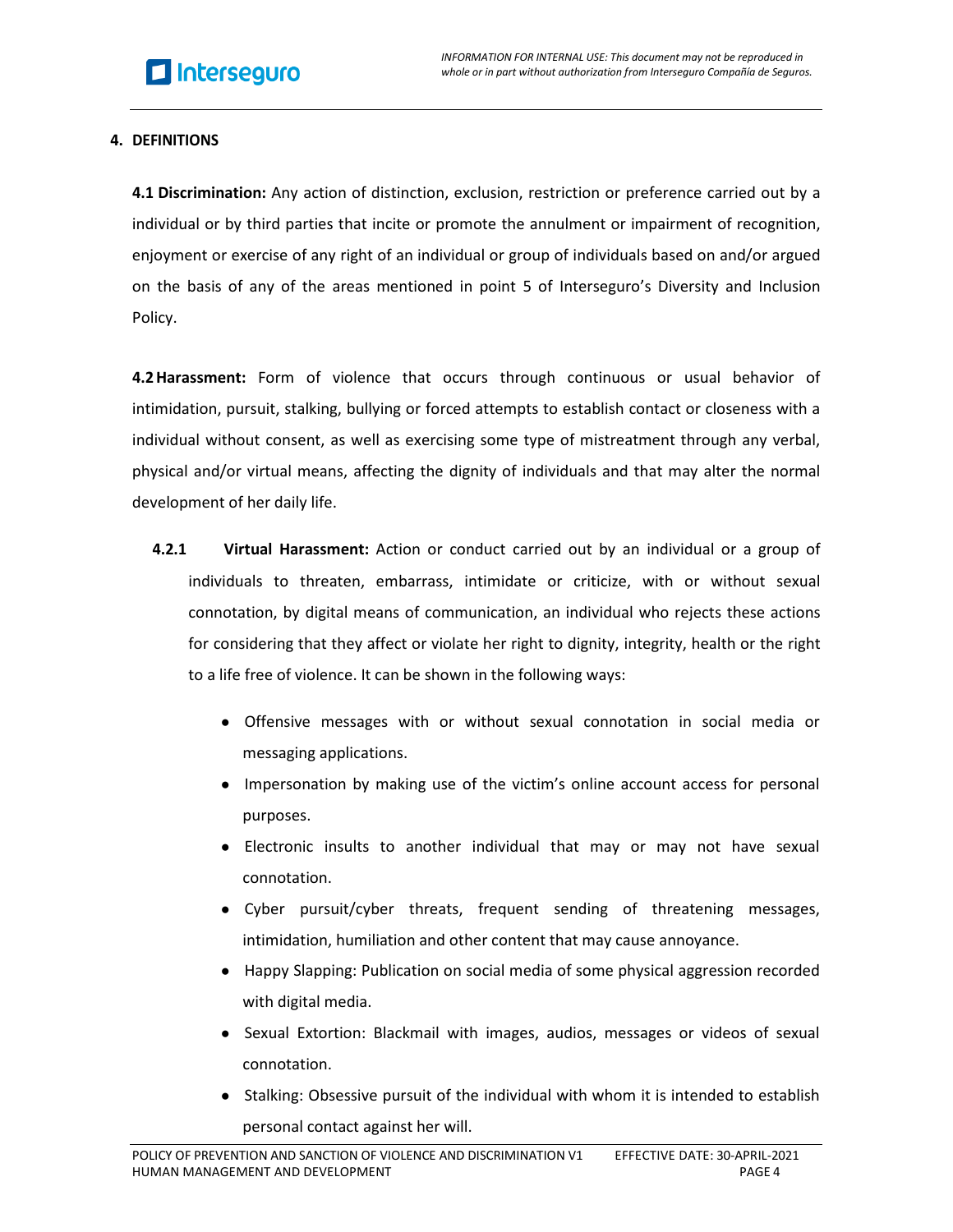**4.3 Bullying:** Exercise of power over an individual, relationship of authority or actual subordination of the victim to the aggressor.

- *Bully (aggressor): Any individual who performs an act of bullying and can be reported.*
- *Bullied (victim): Any individual who is a victim of bullying and can report.*

**4.4.Sexual Harassment:** It results by a conduct of a sexual or sexist nature or connotation unwanted by the individual against whom it is directed. It can create an intimidating, hostile or humiliating environment resulting on impact on any activity. Likewise, in order to be sexual harassment, it is not necessary to prove that the conduct of the harasser is reiterated or that the rejection of the victim is express.

#### **4.4.1 Manifestations of Sexual Harassment:**

- Implicit or express promise to the victim of preferential or beneficial treatment with respect to her current or future situation in exchange for sexual favors.
- Threats by means of which an implicit or explicit demand is made for conduct undesired by the victim, which violates or offends dignity.
- Use of (written or verbal) terms of a sexual or sexist nature or connotation, sexual insinuations, sexual propositions, obscene gestures or exhibition through any means of images of sexual content, which are unbearable, hostile, humiliating or offensive to the victim.
- Bodily approaches, rubbing, touching or other physical conduct of a sexual nature that is offensive and unwanted by the victim.
- Offensive or hostile treatment due to the rejection of the behaviors previously mentioned.
- Other conducts that fit into the concept regulated in Act No. 27942 (subject to legal amendments).

**4.5Violence:** Any action or conduct that intentionally causes harm, affects or violates the physical or psychological integrity of an individual. It may be shown in the following ways:

- *Physical Violence:* Action or conduct that causes harm to bodily integrity or health. It includes mistreatment due to negligence, carelessness or deprivation of basic needs, which have caused physical harm or may cause it, regardless of the time required for recovery.
- *Psychological Violence:* Action or conduct tending to control or isolate the individual against her will, to humiliate or embarrass him/her, and which may cause psychological damage.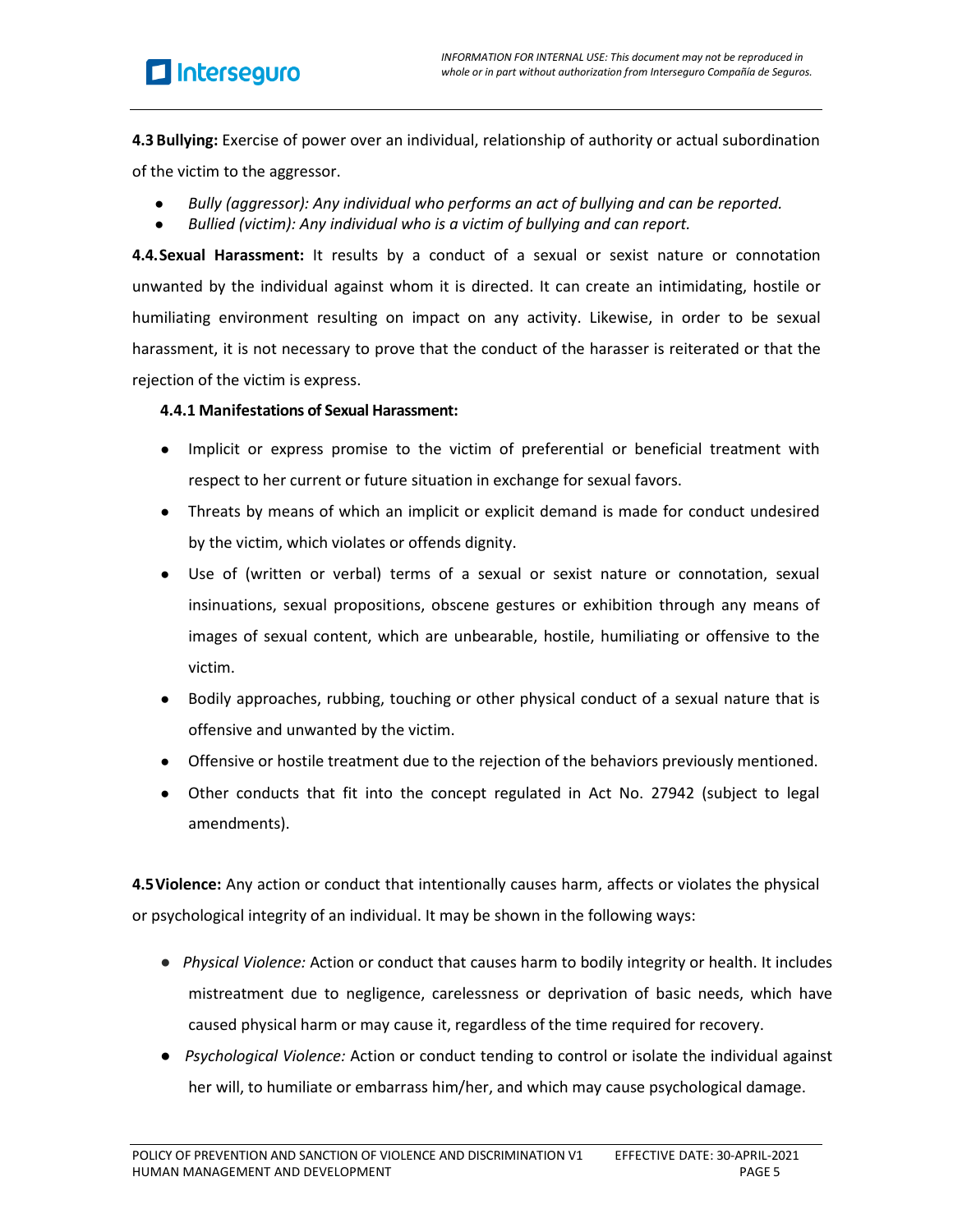- *Sexual Violence:* Actions of a sexual nature committed against an individual without her consent or under coercion. They include acts that do not involve penetration or physical contact; exposure to pornographic material; violation of the right of individuals to decide voluntarily about their sexual or reproductive life, through threats, coercion, use of force or intimidation.
- Symbolic Violence: Messages that convey and reproduce domination, inequality and discrimination in social relations, which also intersect with ethnicity, class and gender.

**4.5.1 Gender-based Violence:** Action or conduct that causes death, physical, sexual or psychological harm or suffering, whether in the public or private sphere, to a woman, based on her gender and/or status as a woman. In this respect, the following are considered violence: Physical violence, verbal violence, psychological violence, sexual harassment, cyberstalking, among others.

**4.5.2 Homophobia, Biphobia and Transphobia:** Acts of discrimination and violence in their different forms that are exercised against people of the LGBT+ community, mainly homosexual, bisexual and transsexual people.

**4.6 Relationship of Authority:** Any link existing between two individuals through which one of them has power of direction over the activities of the other, or has an advantageous situation with respect to the other.

**4.7 Advantageous Situation:** It occurs when in a relationship there is no position of authority attributed but there is a power of influence of one individual over the other, even when such individuals involved in an act of sexual harassment are of equal position, level or hierarchy.

**4.8 Conduct of Sexual Nature:** Physical, verbal, gestural or other behavior or acts of a sexual connotation, such as comments and insinuations; lustful glances or observations; exhibition or exposure of pornographic material; touching, rubbing or bodily approaches; sexual demands or propositions; virtual contact; among others of a similar nature.

**4.9 Conduct of Sexist Nature:** Behavior or acts that promote or reinforce stereotypes in which women and men have their own attributes, roles or spaces, which imply the subordination of one sex or gender with respect to the other.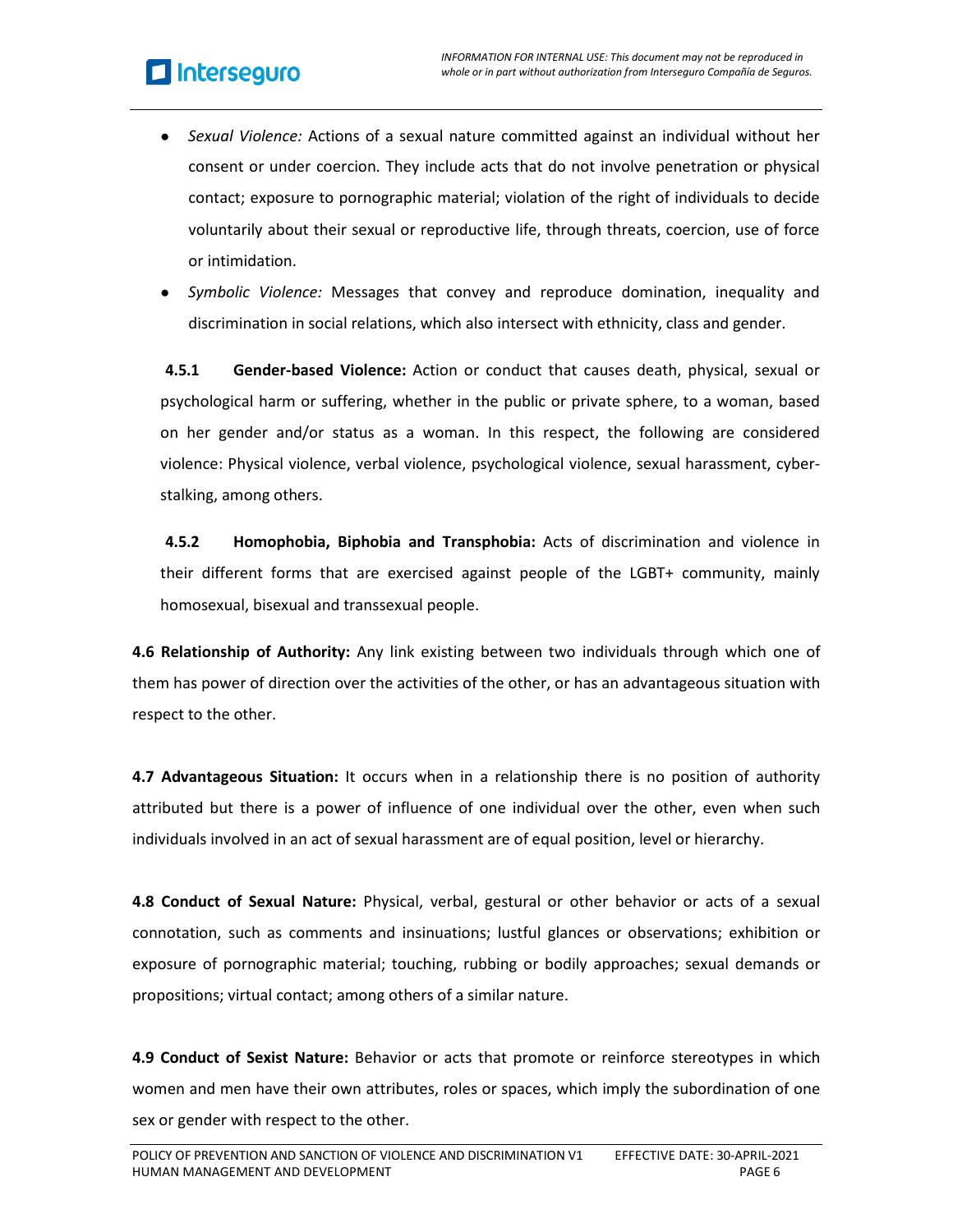**4.10 Vulnerable Groups:** Groups of people who are at risk or disadvantaged. This group includes children, the elderly, people with disabilities or functional diversity and members of the LGBT+ community, among others.

#### <span id="page-6-0"></span>**5. COMPLAINT PROCEDURE**

The company will inform all individuals who have any kind of relationship with Interseguro about the guidelines set in this document through the defined channels. Any individual who witnesses, is a witness and/or has participated in or received information about any case, has the duty to report it. Complaint requests (claim, observation, etc.) received will be processed through the ethical channel or channeled through the Human Management and Development Area. This request must contain:

- Name, surname and position held by the individual accused.
- Description of the acts considered as grounds for the complaint, as well as the details of the act, such as circumstances, place, date and any other information considered relevant.
- Optional: Evidence to support the complaint (texts, images, videos, testimonies, among others).
- Optional: If you want to receive a reply regarding the complaint, you must provide the following information: Full name and e-mail address.



## **5.1ACTION PROTOCOL**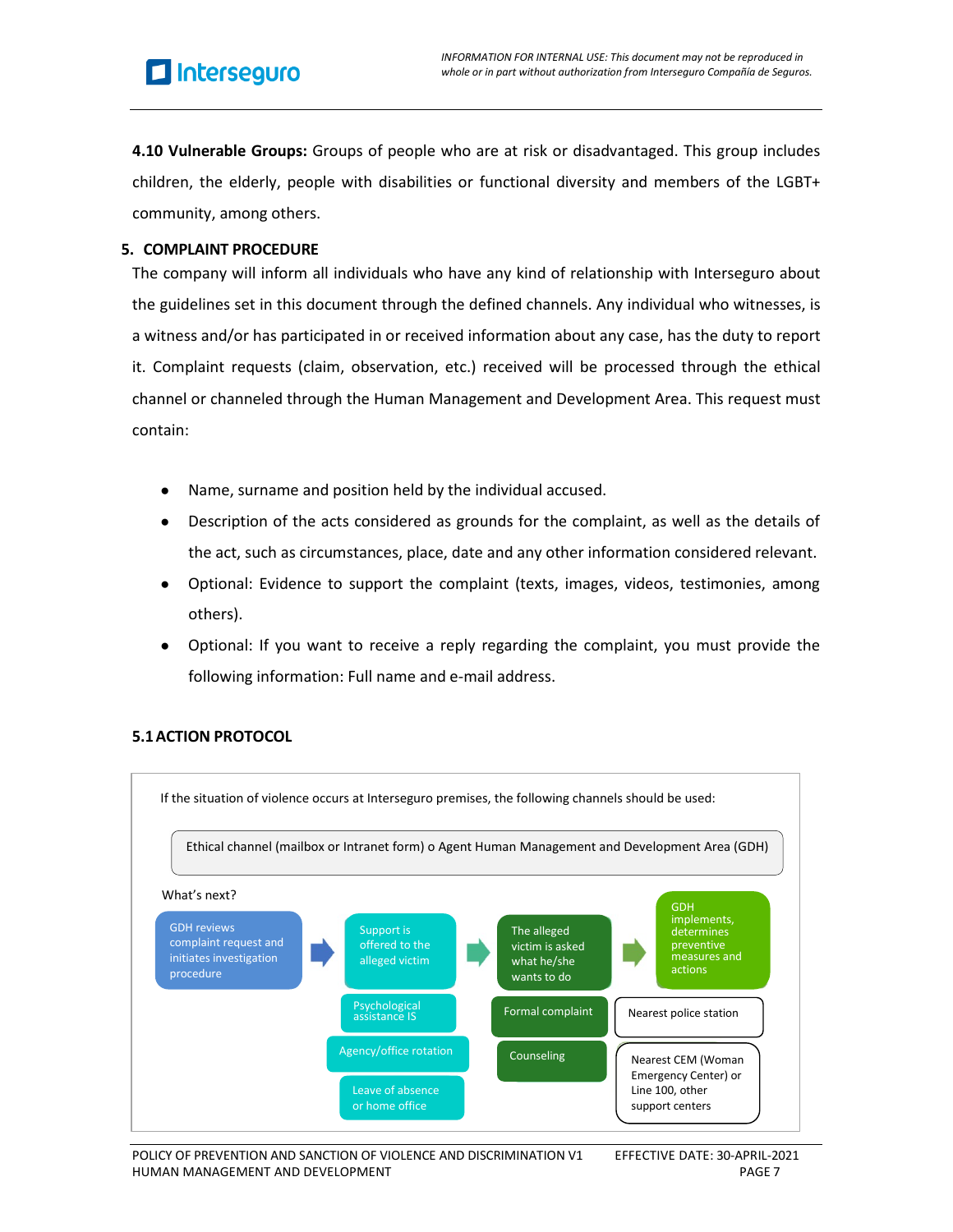



#### <span id="page-7-0"></span>**6. INVESTIGATION AND SANCTION OF SEXUAL HARASSMENT**

Pursuant to the provisions of the Act and its Regulations, the employee may choose among the following alternatives:

#### **6.1 Cessation of Hostility Procedure:**

The individual allegedly sexually harassed may file a complaint in order to stop the sexual harassment conduct against him/her, taking into account the following:

- File your complaint in writing or verbally as indicated and through the channels indicated in the Code of Ethics, Complaint Procedure and/or member of the Human Management and Development Area.
- The complaints received will be reviewed by the Human Management and Development Area, and if any of its members is reported as an alleged harasser, the evaluation will be submitted to the direct report in said Management.
- The Human Management and Development Area will initiate the corresponding internal investigation process and must guide the victim to file the referred complaint, in case information is requested on the steps to follow in situations of sexual harassment. In no case may the victim be forced to file the complaint against the alleged harasser.
- The report issued as a result of medical, physical, mental or psychological care is incorporated into the procedure and considered evidence only if the victim authorizes it.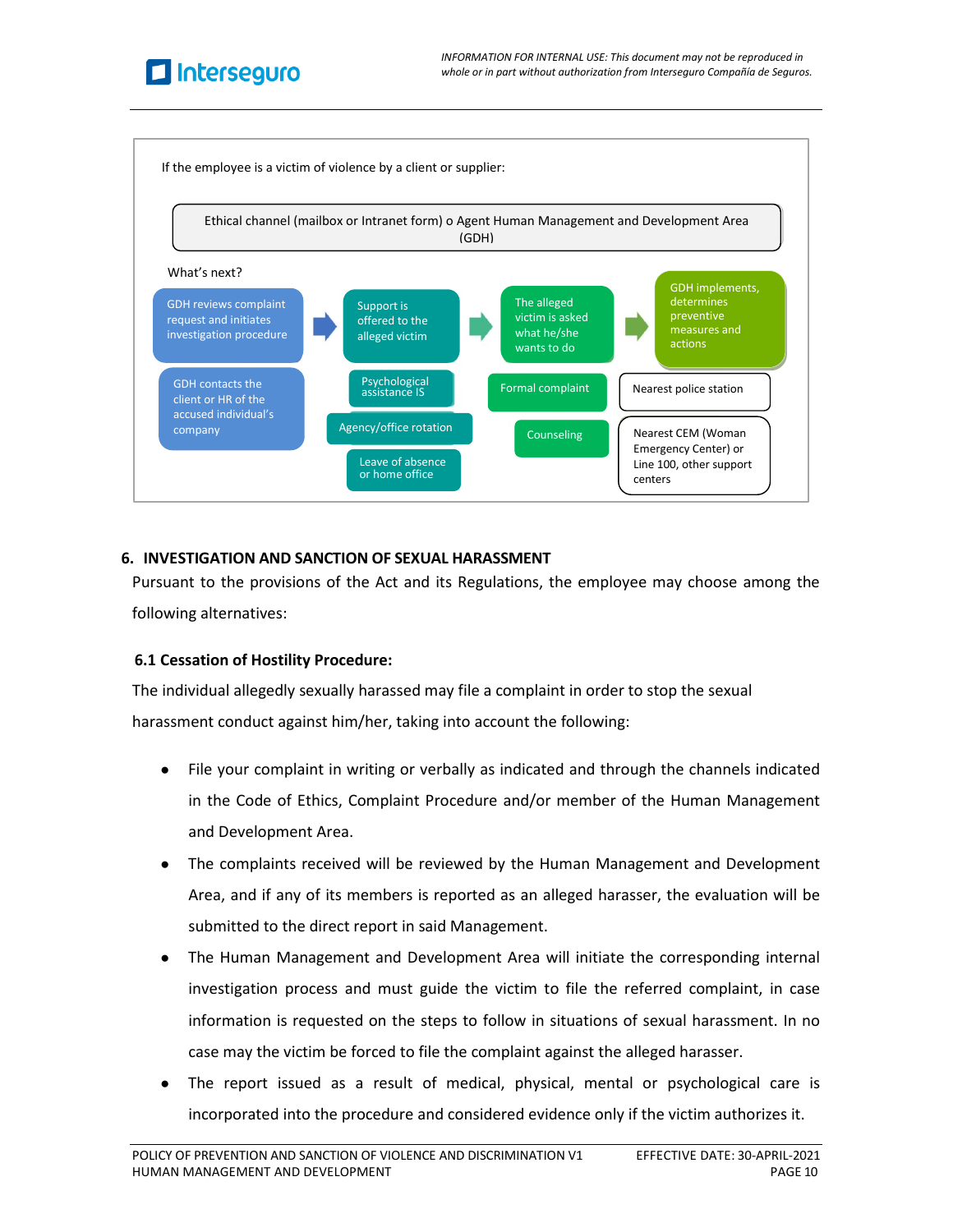# **El** Interseguro

- All investigation procedures will be documented in writing or through some other means to which the parties may have access. The alleged victim and alleged harasser will be kept confidential from individuals outside the procedure.
- Resignation, cessation or termination of the contractual relationship of the alleged victim does not exempt him/her from initiating or continuing with the procedure until its completion and, if applicable, applying the corresponding sanction. Furthermore, if during the procedure or as a result thereof, the accused individual resigns, ceases to belong to the employing entity or terminates his contractual relationship with it, the procedure must continue and the corresponding measures must be ordered.

#### **Evidence**

In accordance with the principle of presumption of innocence, it is up to the victim of sexual harassment to prove what he/she claims in the complaint filed, to the point of creating a reasonable doubt in her favor in order to be admitted for processing. The evidence that may be brought to the investigation procedure may include the following:

- Witnesses' statements.
- Public or private documents.
- Recordings, e-mails, text messages, telephone messages, photographs, objects, recording tapes, among others.
- Psychological, psychiatric, forensic, graphotechnical; biological, chemical analyses, among others.
- The confrontation between the parties, provided it is requested by the alleged harassed.
- Any other suitable evidence.

## **Precautionary Measures**

In order to ensure the effectiveness of the final Resolution and the protection of the victim, precautionary measures may be requested and/or ordered:

- Rotation of the alleged harasser from agency and/or workplace.
- Temporary suspension of the alleged harasser. In case of misconduct, the days of suspension may be deducted.
- Rotation of the victim, at the victim's request.
- Leave of absence for the victim, at the victim's request. Impediment of the accused individual from approaching the victim or her family environment, or from engaging in any type of communication with the victim.
- Protective measures in favor of witnesses, provided that they are strictly necessary to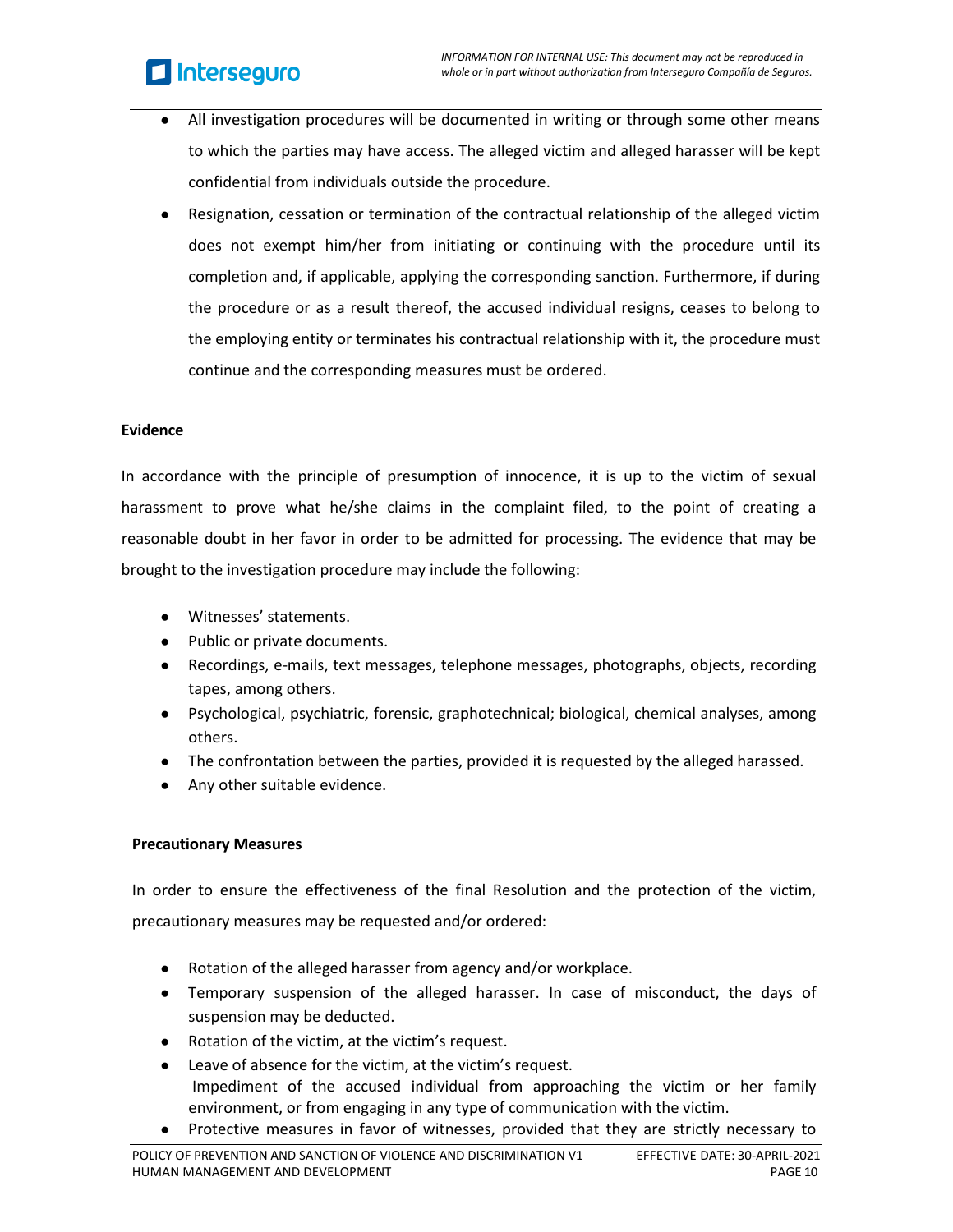## **El** Interseguro

guarantee their collaboration with the investigation.

● Psychological assistance.

#### **Sanctions**

In case the existence of the sexual harassment act is determined, the sanctions applicable against the harasser may be the following, depending on the seriousness of the facts and as indicated in the Internal Labor Regulations:

- Written reprimand
- Suspension
- **Dismissal**

#### **Payment of Compensation**

The victim of harassment has the right to terminate the employment contract and request payment of compensation in accordance with Section 35 of the Labor Productivity and Competitiveness Act. This may occur in the following scenarios: If the harasser is an employer, management or trust personnel, owner, associate, director or shareholder; or if the employer or competent authority fails to initiate the investigation of the case of sexual harassment or to adopt the corresponding protection, prevention and sanction measures.

## **Expiry Term**

The term to file a complaint for cessation of hostility or payment of compensation for arbitrary dismissal is thirty (30) calendar days from the day following the last act of harassment or evidence thereof.

## **Effects of False Complaint**

 When the complaint of sexual harassment is declared unfounded by the Final Resolution, the alleged harasser has the right to take legal action against the alleged victim of harassment, who will be obliged to pay the compensation set by the respective judge. At the same time, an internal investigation will be conducted to determine whether it was a mistake or a complaint was filed with the intention of affecting the accused.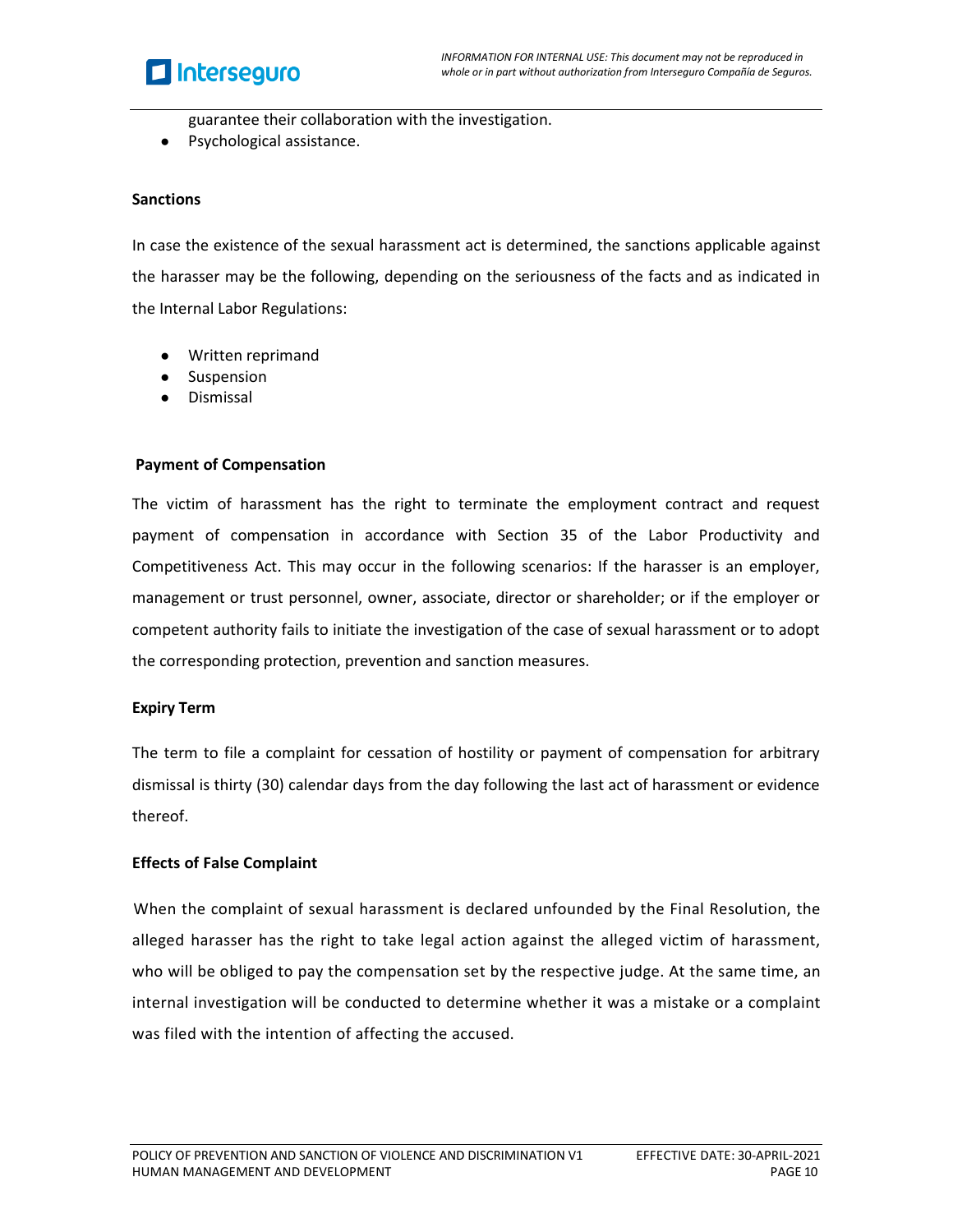#### **6.2STAGES AND TERMS OF INVESTIGATION**

- Within a period not exceeding one (1) business day, the Human Management and Development Area must make available to the victim the medical, physical, mental and psychological care channels and/or refer the victim to a public service support center.
- If the information or complaint arrives through other channels about acts that possibly represent a situation of sexual harassment, the individuals involved or possible witnesses are required to bring the facts to the attention of the Human Management and Development Area within a period not exceeding one (1) business day of being known.
- Within a period not exceeding one (1) business day of receiving the complaint or complaint request, the Sexual Harassment Intervention Committee will be informed in order to start the investigation. The Human Management and Development Area will assume the role until its installation becomes effective.
- Within not more than three (3) business days from the filing of the complaint request, the Human Management and Development Area will order and implement the precautionary measures for the protection of the alleged victim.
- Within not more than fifteen (15) calendar days of receiving the complaint request, the Committee will issue a report containing at least a description of the facts, an evaluation of the evidence, a proposal for a duly motivated sanction or closing of the case, and a recommendation for additional measures to prevent further cases of harassment. During this term, the Committee grants the complainant or respondent a period of time to present the defense.
- The report must be brought to the attention of the sanctioning body within a maximum period of one (1) business day.
- The Human Management and Development Area issues a decision within ten (10) calendar days of receiving the report regarding the sanction as recommendations for preventive measures to avoid new cases of harassment. During such period, it will forward the Committee's report to the accused individual and to the alleged victim of harassment and will grant them a period of time to file their pleadings if they deem it necessary.
- Finally, Interseguro will communicate to the MTPE (Ministry of Labor and Employment Promotion) that it has received a claim or complaint or has initiated an investigation for sexual harassment and precautionary measures applied within not more than six (6) business days of receipt. Moreover, the decision regarding the claim or complaint must be communicated to the MTPE within six (6) business days of its issuance.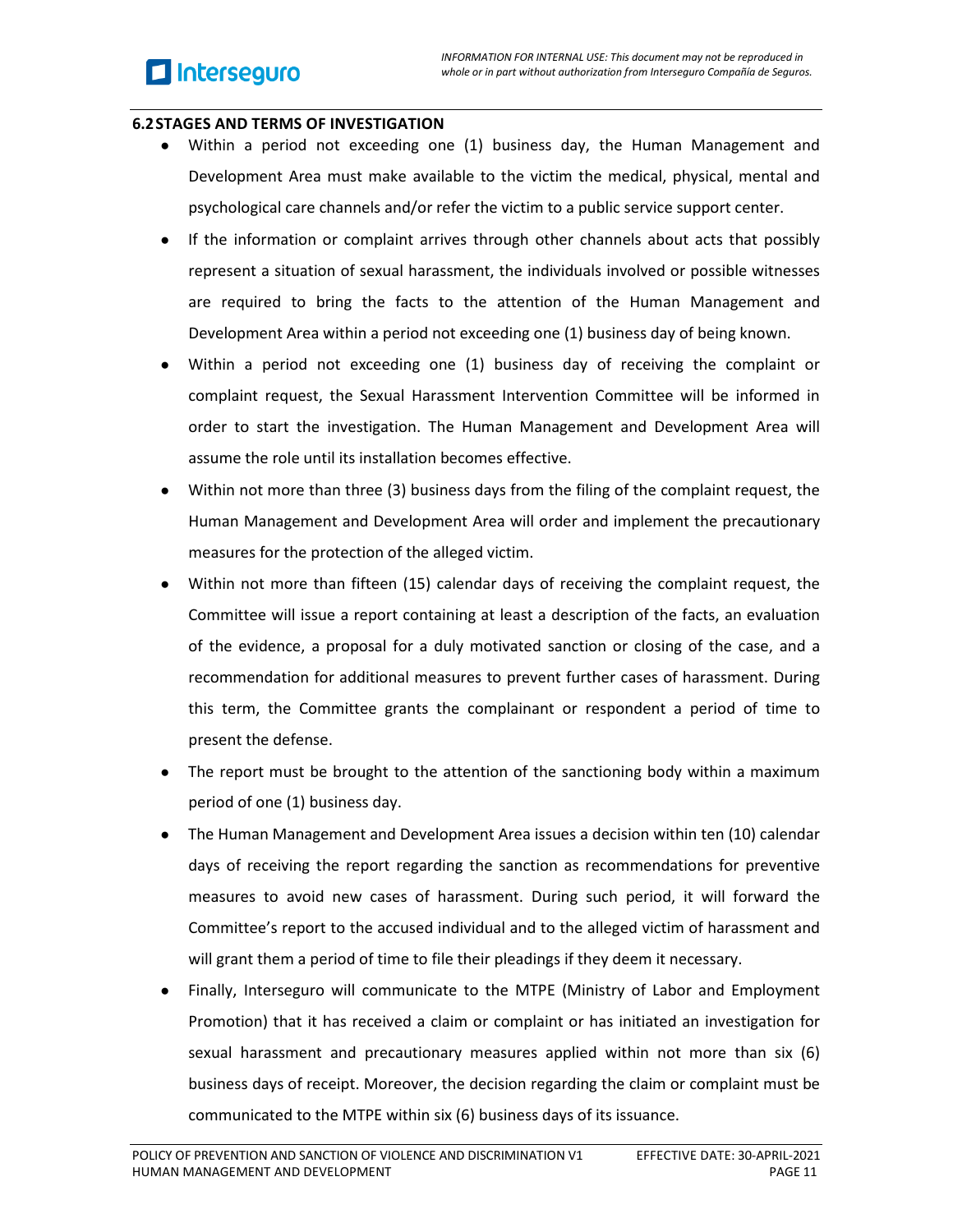

*INFORMATION FOR INTERNAL USE: This document may not be reproduced in whole or in part without authorization from Interseguro Compañía de Seguros.*

## **6.3ACTION PROTOCOL**



*\*For more details on the investigation, please refer to the guidelines for handling cases of sexual harassment (Annex 1) and the report template (Annex 2).*

#### <span id="page-11-1"></span><span id="page-11-0"></span>**7. SUPPORT INSTITUTIONS AND CHANNELS:**

#### **7.1Internal**

- Ethical channel: [canaletico@interseguro.com.pe](mailto:canaletico@interseguro.com.pe) (for more details review Interseguro's Code of Ethics).
- Intranet: <http://portalinterseguro/> button "Ethical Channel".

#### **7.2External**

• **Chat 100**

 Personalized online and real time service of the National Program against Domestic and Sexual Violence. It works with professionals specialized in psychological information and/or counseling to identify situations of risk of violence in love and/or dating relationships. It also assists people affected by domestic and sexual violence. Its purpose is to prevent situations of risk and physical, sexual or psychological violence. The chat is confidential.

Working hours: Monday to Friday from 8 a.m. to 10 p.m. Access here: <http://www.mimp.gob.pe/chat100>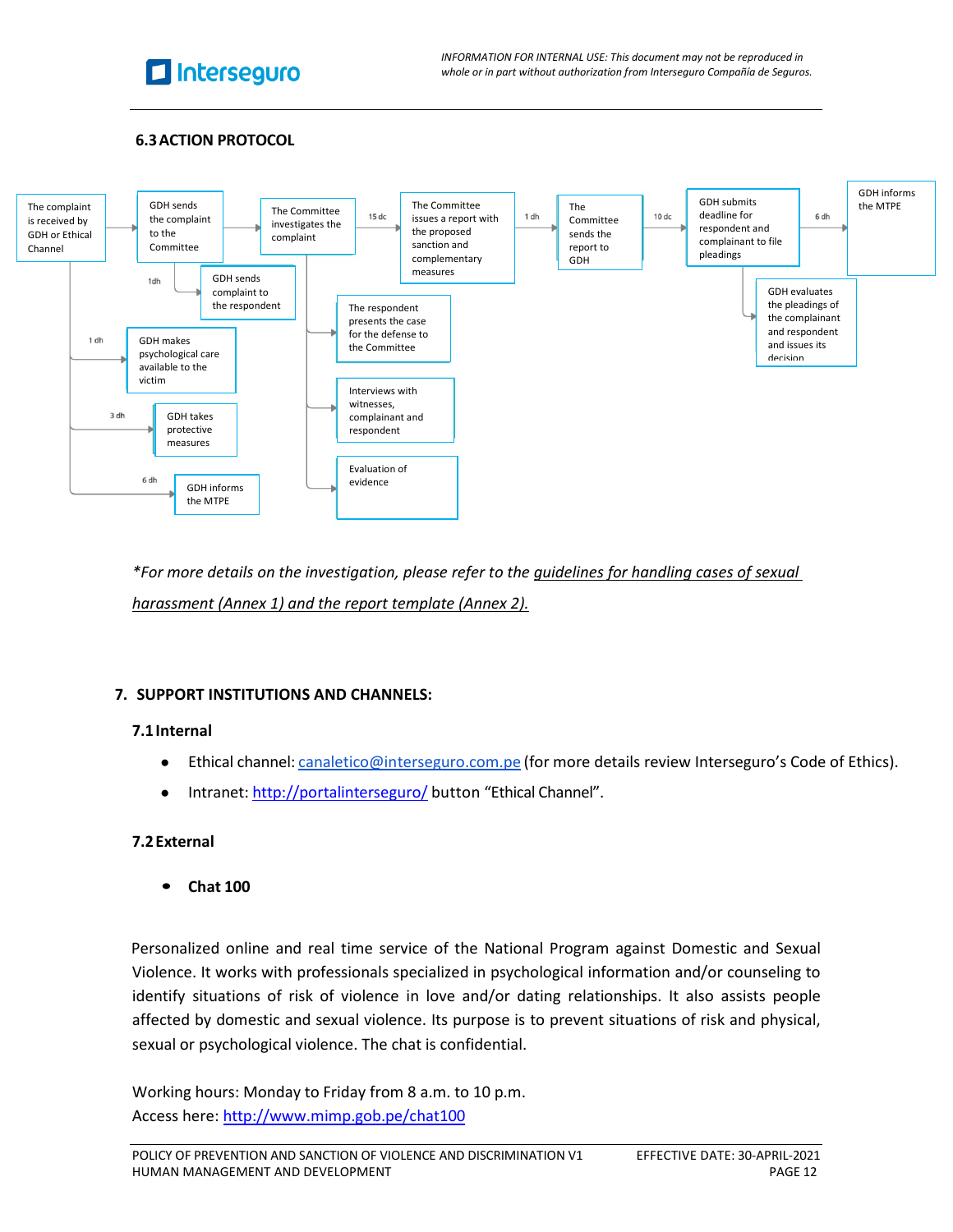# **El** Interseguro

## • **Line 100**

Free telephone service for information, orientation, counseling and emotional support for people affected or involved in domestic or sexual violence, or who know of a case of mistreatment in their environment.

Working hours: Call Line 100, 24 hours a day, 365 days a year with a landline, public or cell phone.

Line 100 can refer the most serious cases, reporting them to the Women Emergency Centers (CEM) or Line 100 in Action, which will validate the information with a visit to the affected individual(s) to insert them in the specialized services of the CEM. In addition, emergency calls can be made to coordinate the urgent intervention of the police in a situation of abuse or domestic and/or sexual violence.

## • **SAU – Urgent Care Service**

It is a free and specialized service which purpose is to provide immediate care to victims of domestic and sexual violence who call Line 100 and/or are reported by the media, and require urgent care, in order to ensure the protection of the physical, emotional and sexual integrity of the affected individual. It attends to high-risk cases, sending a team of professionals to the place where the affected individual is located.

The Urgent Care Service is made up of 14 interdisciplinary teams that provide specialized care through three professionals, a psychologist, a social worker and a lawyer.

## Working hours:

The teams work 7 days a week, i.e. Monday to Sunday, including holidays. Monday to Friday from 7 a.m. to midnight and Saturdays and Sundays from 8 a.m. to 8 p.m. in Lima and Callao.

## • **CEM – WOMAN EMERGENCY CENTER**

CEMs are free, specialized public services for victims of domestic and sexual violence (regardless of age or sex). The professional services provided are: Admission, psychological orientation, social orientation, legal orientation. Click here for a directory of CEMs nationwide: https://drive.google.com/file/d/1FpNo7f71dXFMgiJKn7duZFQvuIozXNaX/view?usp=sharing

## • **Temporary Shelters**

Temporary Shelters are places of temporary refuge for victims of domestic violence, also known as Refuges. They provide protection, shelter, food and multidisciplinary attention to promote their integral recovery. The shelters offer women affected by violence safe spaces to analyze and decide on a new life project in peace and without violence, after having received comprehensive and multidisciplinary care: Legal, psychological, and job training.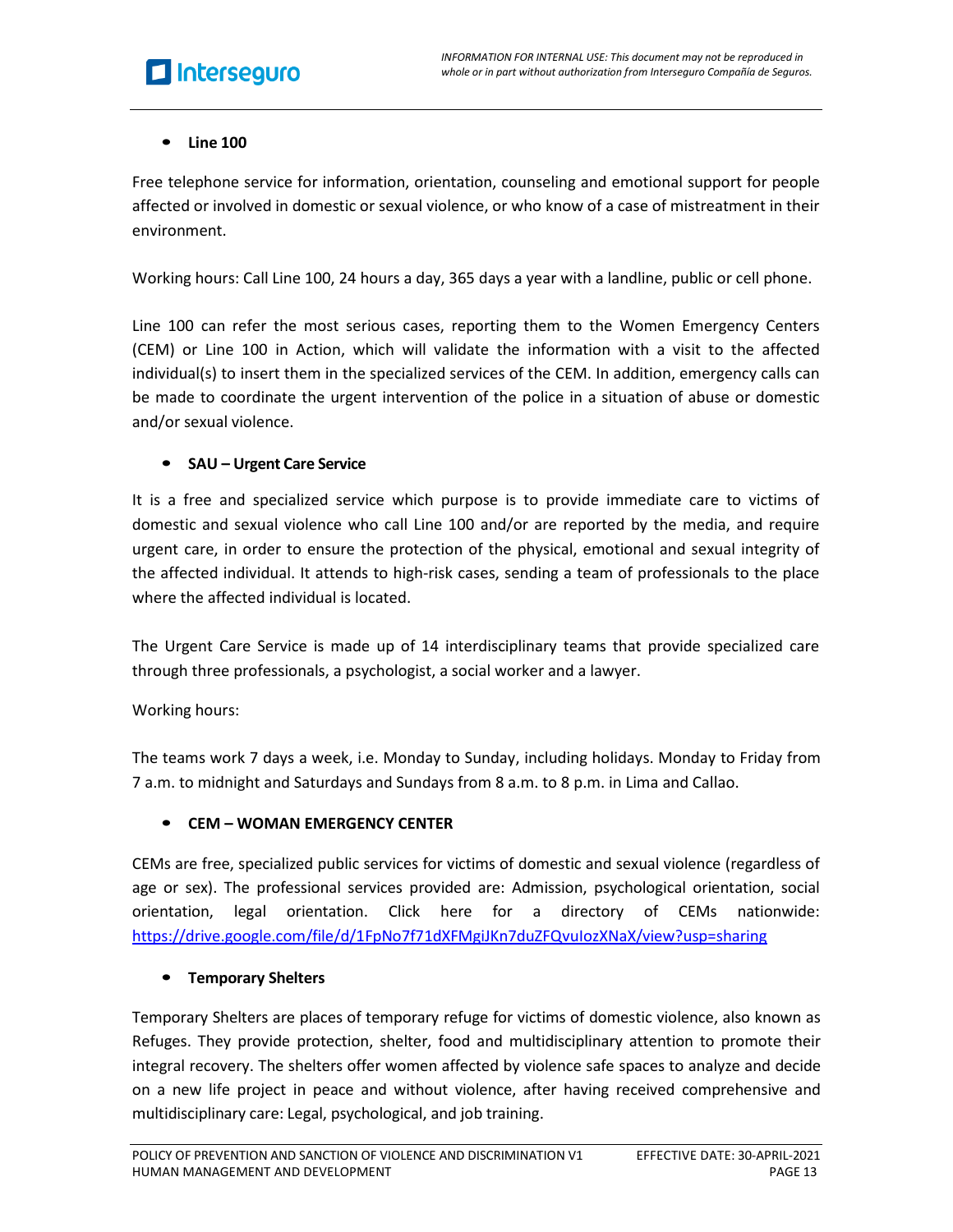

#### **List of authorities' support numbers:**

| Fire Brigade                                        | 116       |
|-----------------------------------------------------|-----------|
| Fire Brigade San Isidro                             | 012640339 |
| Police                                              | 105       |
| Municipal Police San Isidro                         | 012645900 |
| Alert San Isidro                                    | 013190450 |
| Police Station San Isidro                           | 014411275 |
| Women Police Station                                | 014281556 |
| Municipality of San Isidro                          | 015139000 |
| MINTRA (Ministry of Labor)                          | 1819      |
| SAMU (Mobile Emergency Care<br>Service)             | 106       |
| <b>Hospital Emergencies</b>                         | 117       |
| <b>Medical Emergencies</b><br>(municipal ambulance) | 013190455 |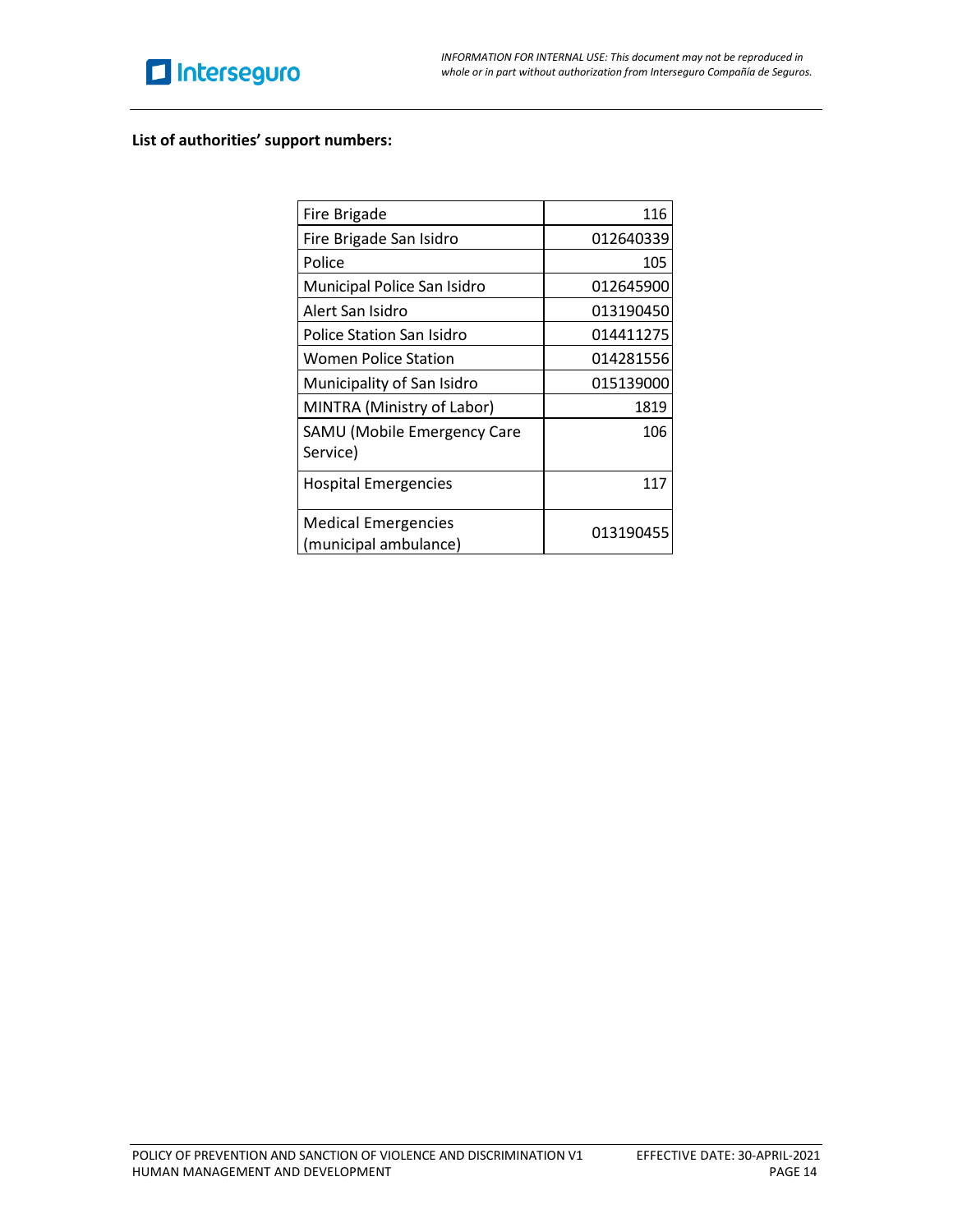

#### **ANNEXES**

#### **ANNEX 1: Guidelines for handling Cases of Sexual Harassment**

In order to define whether the claim or complaint proceeds as sexual harassment, the following elements must be considered:

- 1. The reported conduct is sexual or sexist in nature.
- 2. The conduct is unwanted by the recipient.
- 3. Intimidating environment, carry out an analysis of the context: Changes in behavior or habits of the victim (avoidance, reactions, etc.), hierarchical relationship, employment situation of the individual.

#### **Recommended questions for information gathering:**



#### **Biases and prejudices to be avoided:**

• Women must be sexually innocent to be victims of sexual assault. Example: What were you wearing?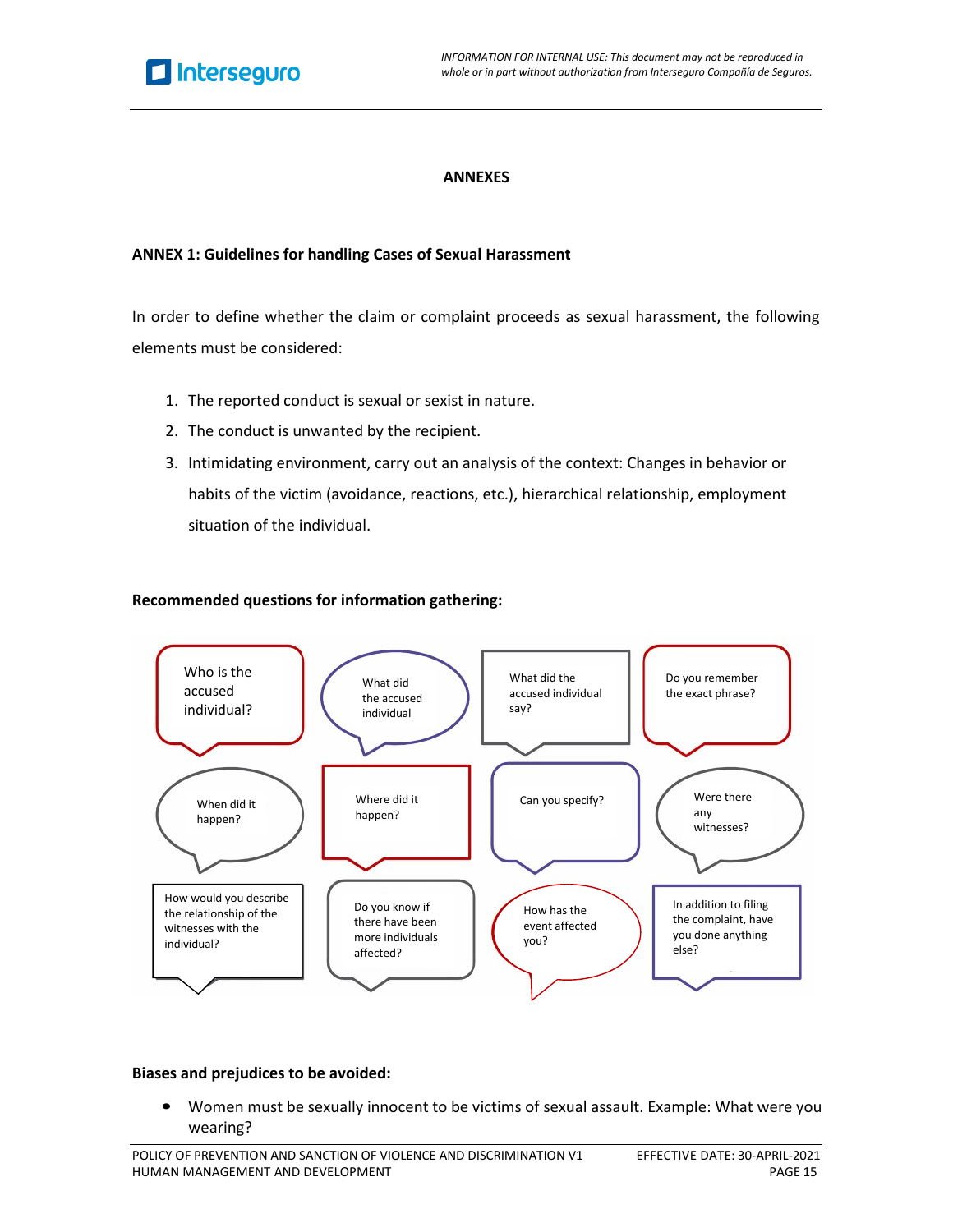# Interseguro

- Excessive concern about the risk of false complaints. Suspicions about the veracity of the complaint that raise the evidentiary standard. Idea of good family man and vindictive woman. Example: She does it to get revenge.
- Women must have obvious signs of abuse for the complaint to be credible. Example: Why didn't she say something sooner? Why didn't she react loud and clear?
- Women are not the only ones who suffer sexual harassment, men are also victims of harassment.

#### **Evidence considered valid:**

- Witnesses' statements.
- Public or private documents.
- Recordings, e-mails, telephone text messages, photographs, among others.
- Psychological, psychiatric, forensic, graphotechnical; biological, chemical analyses, among others.
- Any other evidence containing information that contributes to the evaluation of the case.

## **Responsibility for the management of information:**

- Information given by the complainant cannot and should not be disclosed without the complainant's consent.
- The information shared by the complainant should be shared only by the relevant individuals in the procedure: Interseguro's Sexual Harassment Intervention Committee and/or VP of Human Management and Development.
- The number of individuals with access to such information is limited.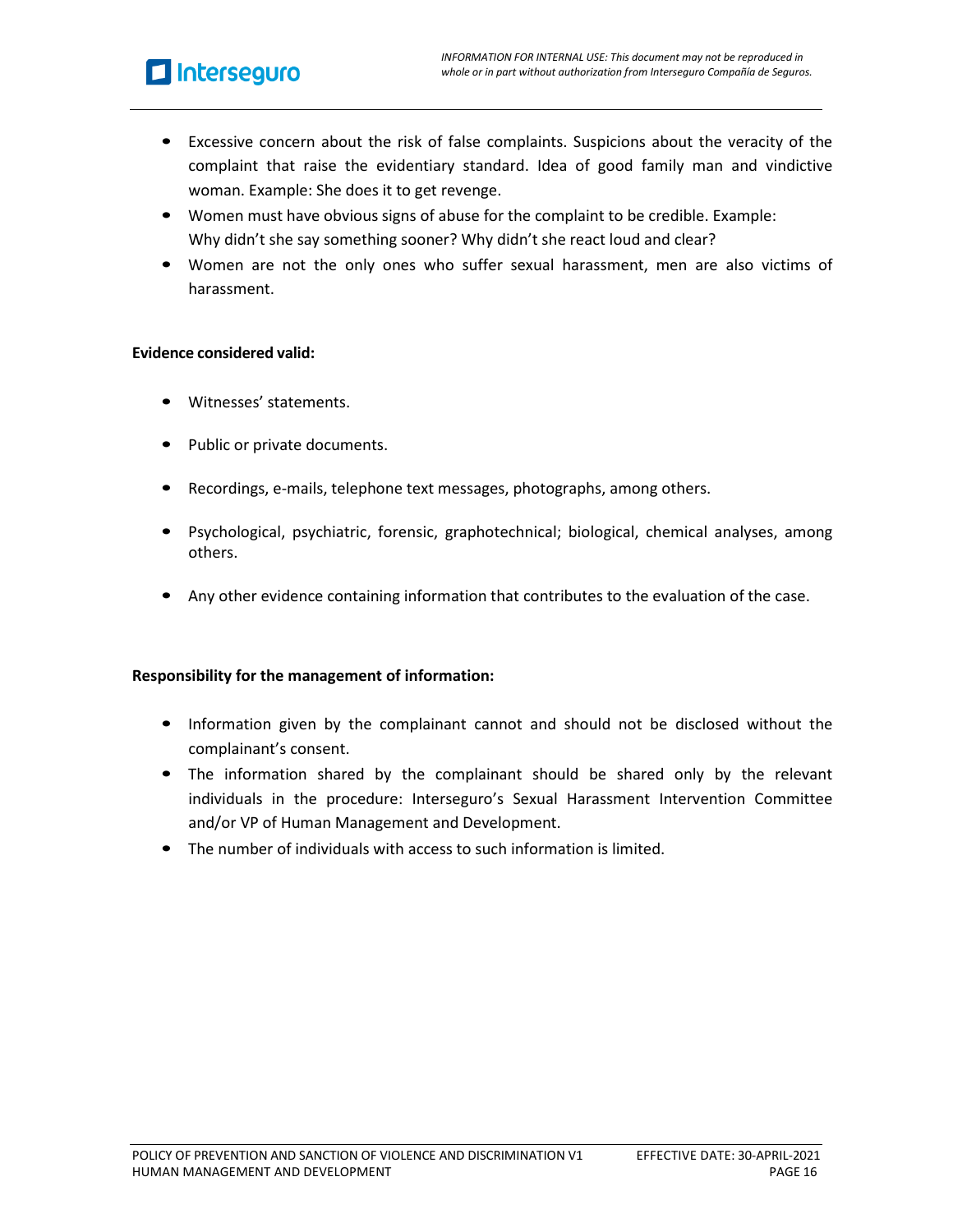

**ANNEX 2: Report Model.**

**REPORT OF THE LABOR SEXUAL HARASSMENT INTERVENTION COMMITTEE**

**1. DESCRIPTION OF FACTS:**

- **2. EVALUATION OF EVIDENCE:**
- **a) Conduct of a sexual nature:**
- **b) Unwanted behavior by the recipient:**

**c) Conduct that results in an intimidating, hostile or humiliating environment:**

**3. PROPOSAL FOR A SANCTION OR FOR THE CLOSING OF THE CASE:**

## **4. RECOMMENDATIONS:**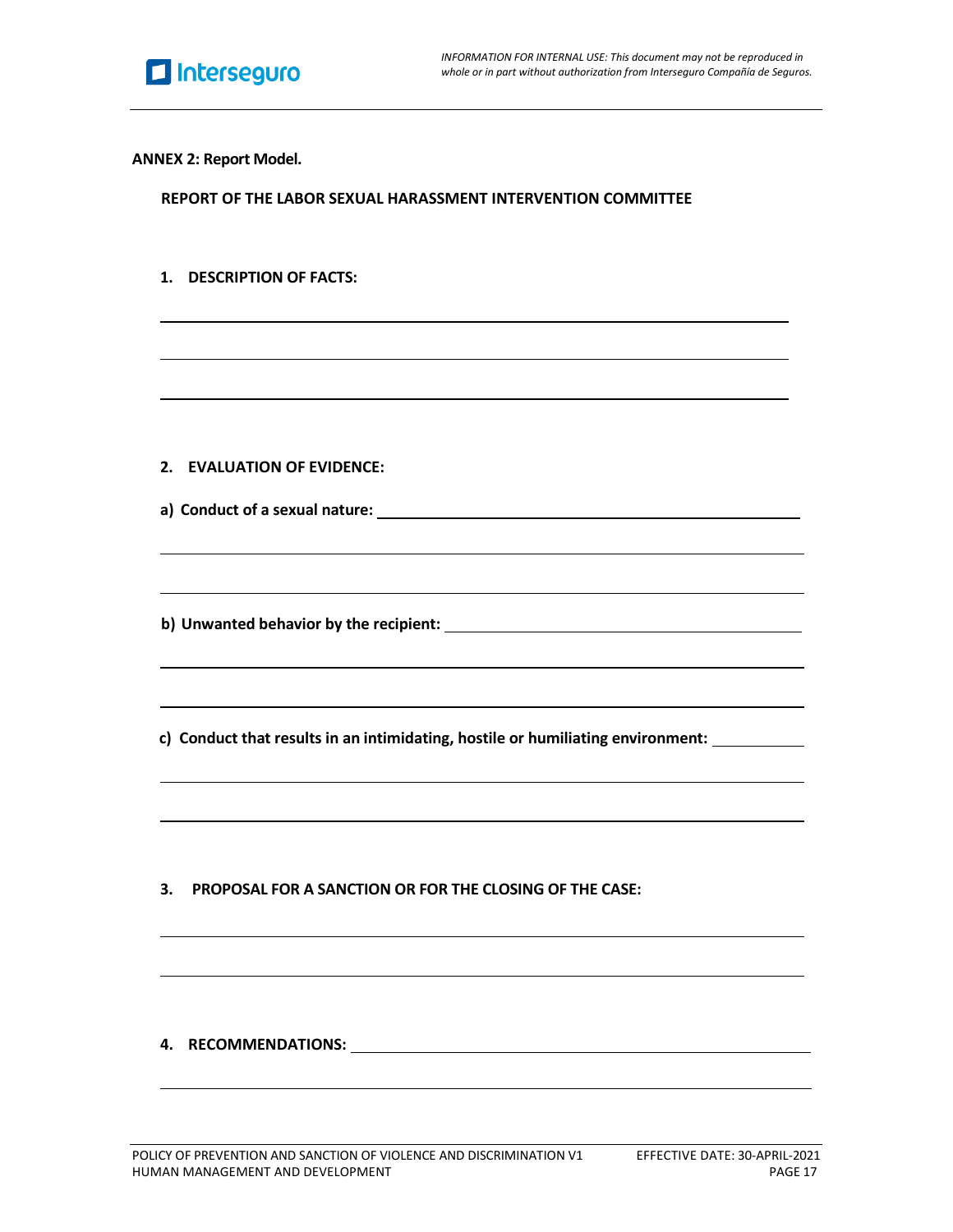## **TABLE OF CHANGES**

| Item  | Page           | <b>Description of Change</b>                                                     |
|-------|----------------|----------------------------------------------------------------------------------|
| 4.4   | 4              | The item 'Sexual Harassment' was updated.                                        |
| 4.5.1 | 5              | The item 'Gender-based Violence' was added.                                      |
| 4.6   | 5              | The item 'Relationship of Authority' was added.                                  |
| 4.7   | 5              | The item 'Advantageous Situation' was added.                                     |
| 4.8   | 5              | The item 'Vulnerable Groups' was added.                                          |
| 5     | 6              | The item 'Complaint Procedure' was updated.                                      |
| 6     | 6              | item 'Investigation and Sanction of<br>Sexual<br>The<br>Harassment' was updated. |
| 7     | $\overline{7}$ | The item 'Support Institutions and Channels'<br>was<br>updated.                  |
| 4.5.2 | 6              | The item 'Homophobia, Biphobia and Transphobia' was<br>added.                    |
| 4.8   | 6              | The item 'Conduct of a Sexual Nature' was added.                                 |
| 4.9   | 7              | The item 'Conduct of a Sexist Nature' was added.                                 |
| 4.10  | 7              | The item 'Vulnerable Groups' was updated.                                        |
| 5     | 7              | The item 'Complaint Procedure' was updated.                                      |
| 6.3   | 12             | The item 'Action Protocol' was updated.                                          |